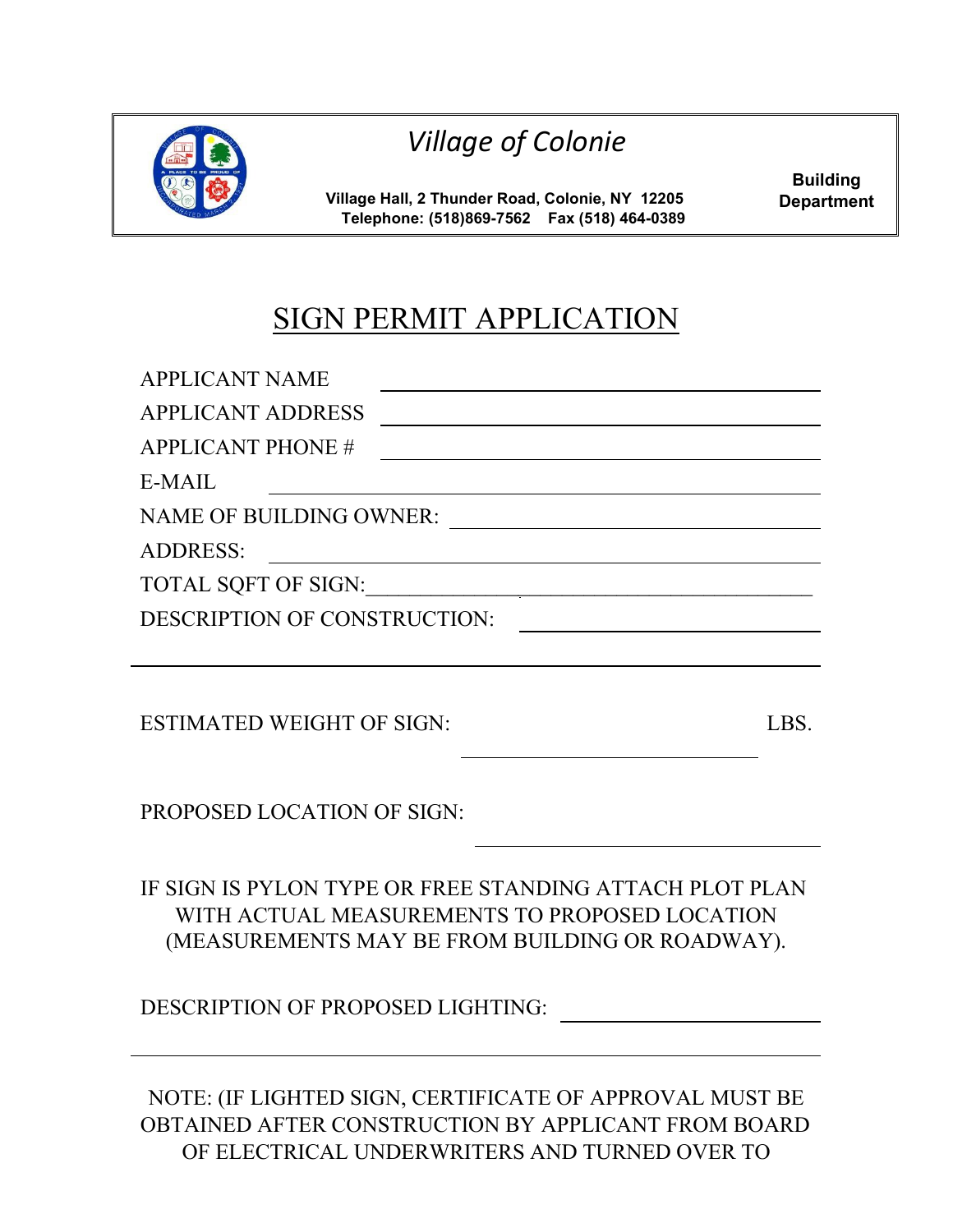BUILDING INSPECTOR

WORDING OR MESSAGE TO BE PLACED ON SIGN:

## ARE THERE OTHER SIGNS ON THE PREMISE OR BUILDING AT THE PRESENT TIME? (IF YES, DESCRIBE SIZE AND LOCATION AND PERMIT NUMBERS)

| WILL EXISTING SIGNS BE<br><b>REMOVED?</b>                                                      |               | <b>YES</b> | NO |  |  |
|------------------------------------------------------------------------------------------------|---------------|------------|----|--|--|
| DATE THEY WILL BE REMOVED BY:                                                                  |               |            |    |  |  |
| <b>CONTRACTOR INFORMATION</b>                                                                  |               |            |    |  |  |
| <b>CONTRACTOR NAME:</b><br><b>CONTRACTOR</b><br><b>ADDRESS:</b><br><b>CONTRACTOR PHONE#:</b>   |               |            |    |  |  |
| ATTACH CONTRACTORS CONSTRUCTION DRAWINGS                                                       |               |            |    |  |  |
| COST OF SIGN(S): COST OF                                                                       | $\mathcal{S}$ |            |    |  |  |
| <b>INSTALLATION:</b>                                                                           | \$            |            |    |  |  |
| NOTICE TO APPLICANT: APPLICATION WILL BE RETURNED IF ALL<br><b>QUESTIONS ARE NOT ANSWERED.</b> |               |            |    |  |  |